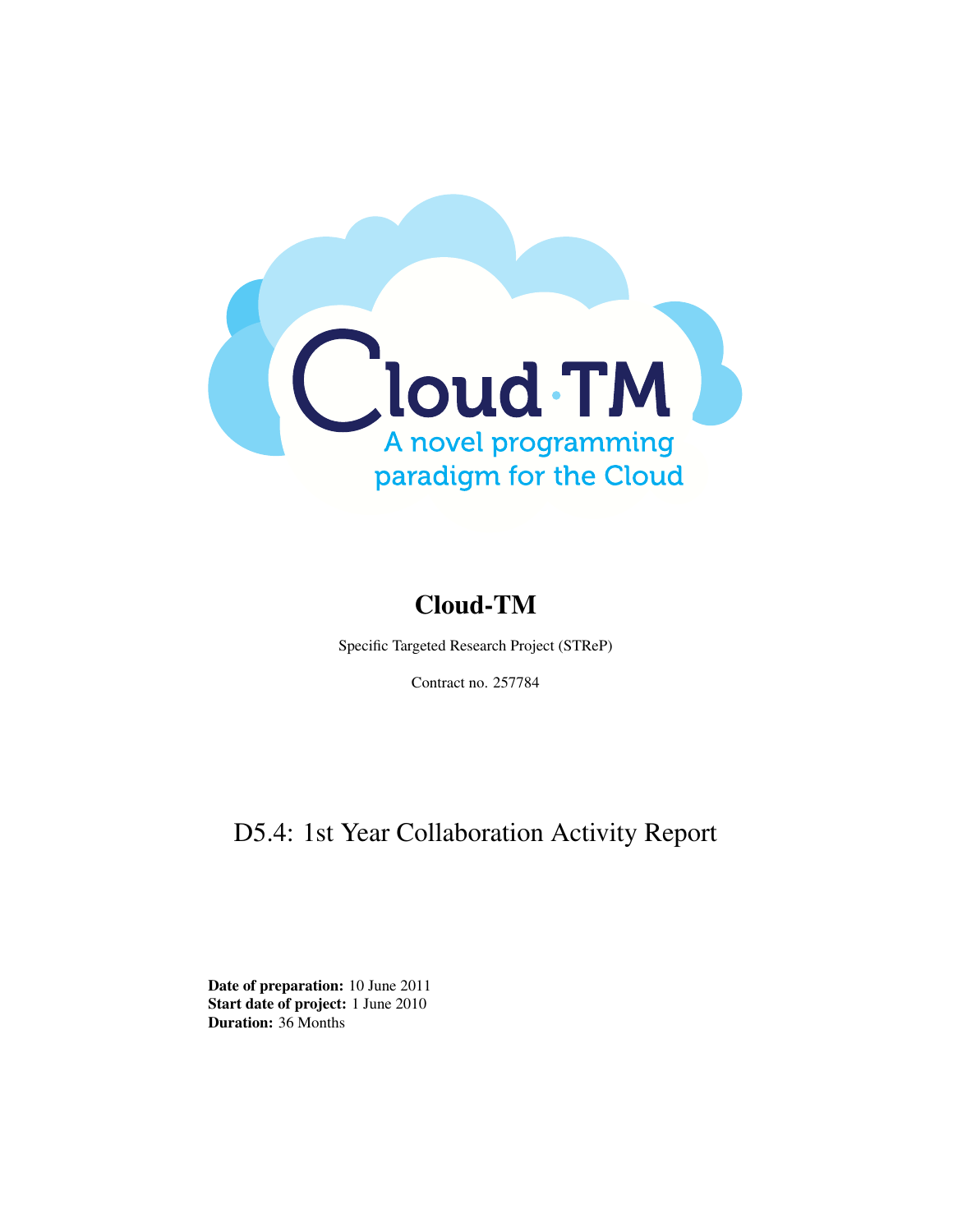## **Contributors**

Paolo Romano, INESC-ID Francesco Quaglia, CINI Luis Rodrigues, INESC-ID Vittorio A. Ziparo, ALGORITHMICA



(C) 2010 Cloud-TM Consortium. Some rights reserved. This work is licensed under the Attribution-NonCommercial-NoDerivs 3.0 Creative Commons License. See http://creativecommons.org/licenses/by-nc-nd/3.0/legalcode for details.

——————————————————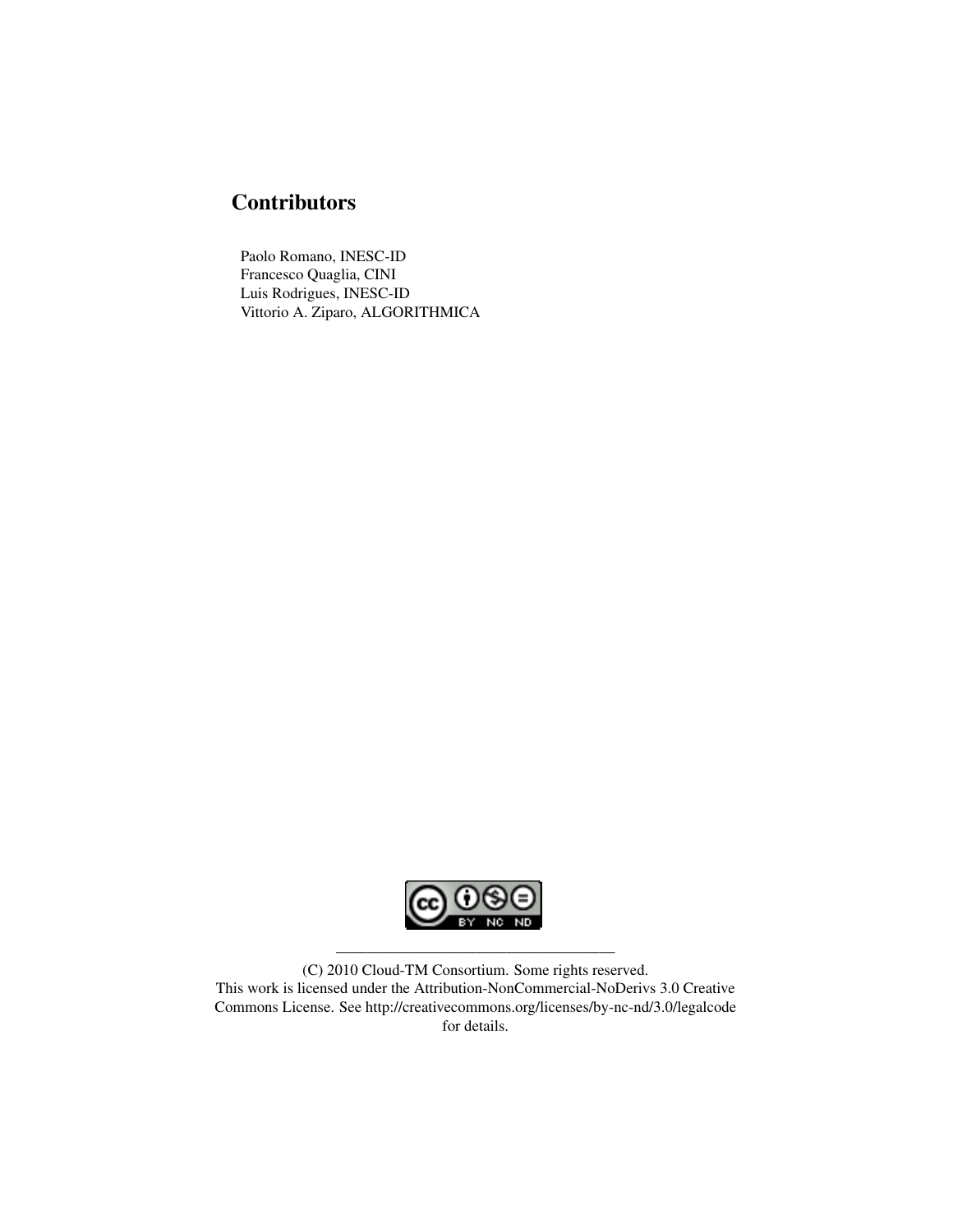## **Contents**

| 1            | <b>Introduction</b><br>1.1                                                                                                                                                                                                 | 4<br>$\overline{4}$ |
|--------------|----------------------------------------------------------------------------------------------------------------------------------------------------------------------------------------------------------------------------|---------------------|
| $\mathbf{2}$ | <b>Main Areas of Collaboration</b>                                                                                                                                                                                         | 5                   |
| 3            | <b>Participation to Collaboration/Networking Events</b>                                                                                                                                                                    | 6                   |
|              | 4 Participation to IoS Working Groups                                                                                                                                                                                      | 6                   |
| 5.           | <b>Specific Collaboration Activities with Call 1/Call 5 Projects</b><br>Standardized APIs for resource provisioning from Cloud infrastructures<br>5.1<br>5.2<br>Storage and data management platforms for the Cloud<br>5.3 | 7<br>7<br>8<br>8    |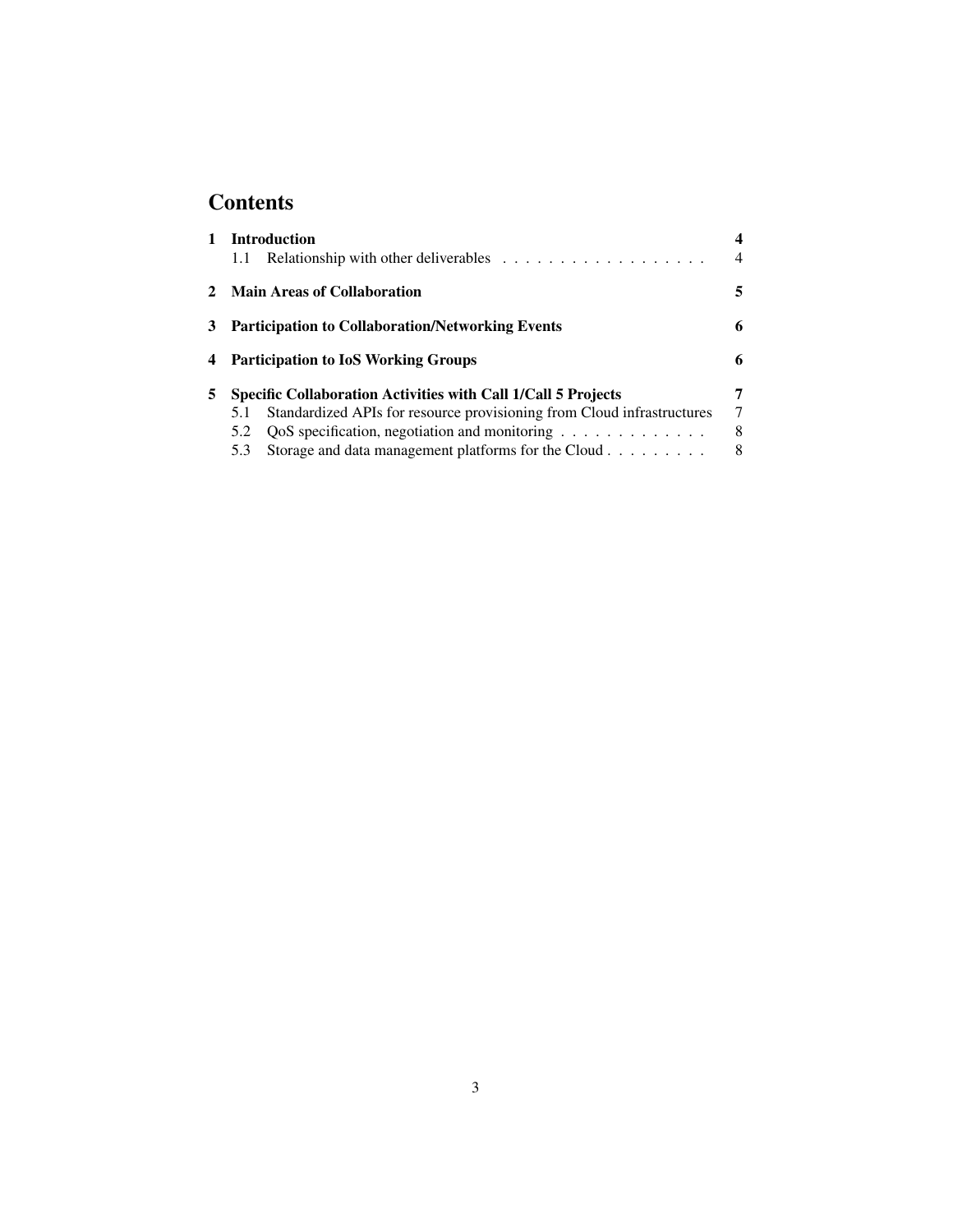### 1 Introduction

This document reports on the collaboration activities that were carried out during the first reporting year with other FP7 projects under the Work Programme 2009/2010 Objective "Internet of Services, Software and Virtualization".

As already highlighted in deliverable D5.3, Initial Collaboration Plan, three main potential collaboration areas have been identified:

- 1. Standardized APIs for resource provisioning from Cloud infrastructures
- 2. QoS specification, negotiation and monitoring
- 3. Storage and data management platforms for the Cloud

The structure of this deliverable is the following. We start, in Section 2, by elaborating on the motivations and on the potential benefits achievable by pursuing collaborations in these research areas. In Section 3 we report participation to open workshops/meetings aimed at fostering collaboration activities at a pan-European level. Section 4 discusses participation of Cloud-TM to IoS Working Groups. Finally, in Section 5 we report on the specific collaboration activities carried out so far with FP7 projects from Call 1/Call 5, and define a work plan for the following months.

#### 1.1 Relationship with other deliverables

The collaboration activities reported in this document represent the materialization of the collaboration plan defined in deliverable D5.3, "Initial Collaboration Plan". Section 2, in which we discuss the general areas of collaborations identified up to date, is largely based on the corresponding Section of deliverable D5.3 (as the areas and reasons for collaborations have not changed significantly over the last six months). We decided to include such a discussion also in this deliverable, for self-containment and to frame the specific collaboration activities reported in the remainder of this document.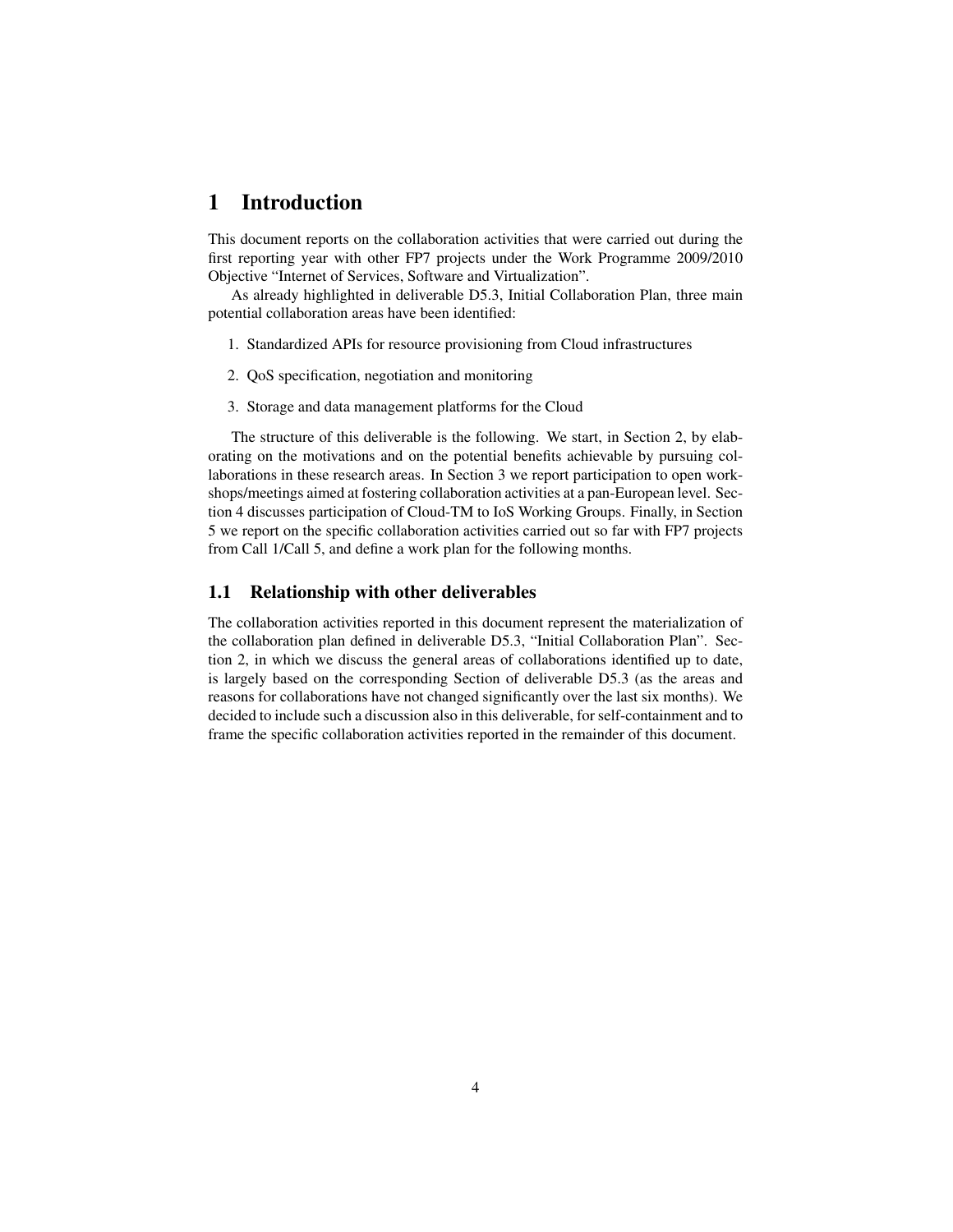### 2 Main Areas of Collaboration

Based on the analysis of the research results and goals of Call 1 and Call 5 projects active in the area of Cloud computing and Service Oriented Architecture, we were able to identify three main areas of collaboration between Cloud-TM and other EU funded projects.

• Standardized APIs for resource provisioning from Cloud infrastructures: over the last year, we have witnessed the proliferation of a number of competing standardization efforts on the area of provisioning for Cloud platforms, driven from both academy and industry, such as OpenNebula's XML-RPC, OCCI, and TCloud.

Unfortunately, the lack of a universally standard in the IaaS area hampers the portability of Cloud applications, as well as of middleware solutions aimed at automating resource provisioning in the Cloud. On the other, elastic scaling is one of the key objectives aimed at by Cloud-TM and by many of the currently active EU funded projects in the area of QoS management and Cloud computing.

While defining new standards for resource provisioning is out of the scope of the Cloud-TM project, we are willing to collaborate with EU funded projects active in this area by providing use cases and applications exploiting such APIs (for instance, the Cloud-TM's Autonomic Manager, see Deliverable D2.1). We believe that this will be useful both for Cloud-TM, which will benefit from a higher portability, and for other EU projects directly working in this area, which will be provided with (additional) real use cases/applications to validate the effectiveness of the proposed standards.

• QoS specification, negotiation and monitoring: automating the provisioning of resources from the underlying Cloud infrastructure to ensure applications' SLAs is a key goal that Cloud-TM shares with several currently active EU projects in the areas of QoS and Cloud computing. While these projects typically target different kind of applications (for instance, in Cloud-TM we target a middleware for transactional data manipulations), all of them will have to face the issue of developing tools for QoS specification, negotiation and monitoring.

Also in this case, unfortunately, there are still no universally recognized standards in the area. This represents a significant hurdle as it forces practically each project in the area of Cloud computing to reinvent their own wheel, reimplementing analogous, but proprietary, solutions that end up being incompatible and often not easily comparable.

For a small scale project like Cloud-TM, whose focus is on other research topics (such as transactional data management and self-optimization mechanisms), the availability of standardized, open tools for QoS specification, negotiation and monitoring would be extremely beneficial as it would allow to concentrate the efforts on the key challenges addressed by the project. We have been and will be involved in efforts aimed at cooperatively developing such tools with other projects working in this area, and at reusing existing results developed by older projects working in this area.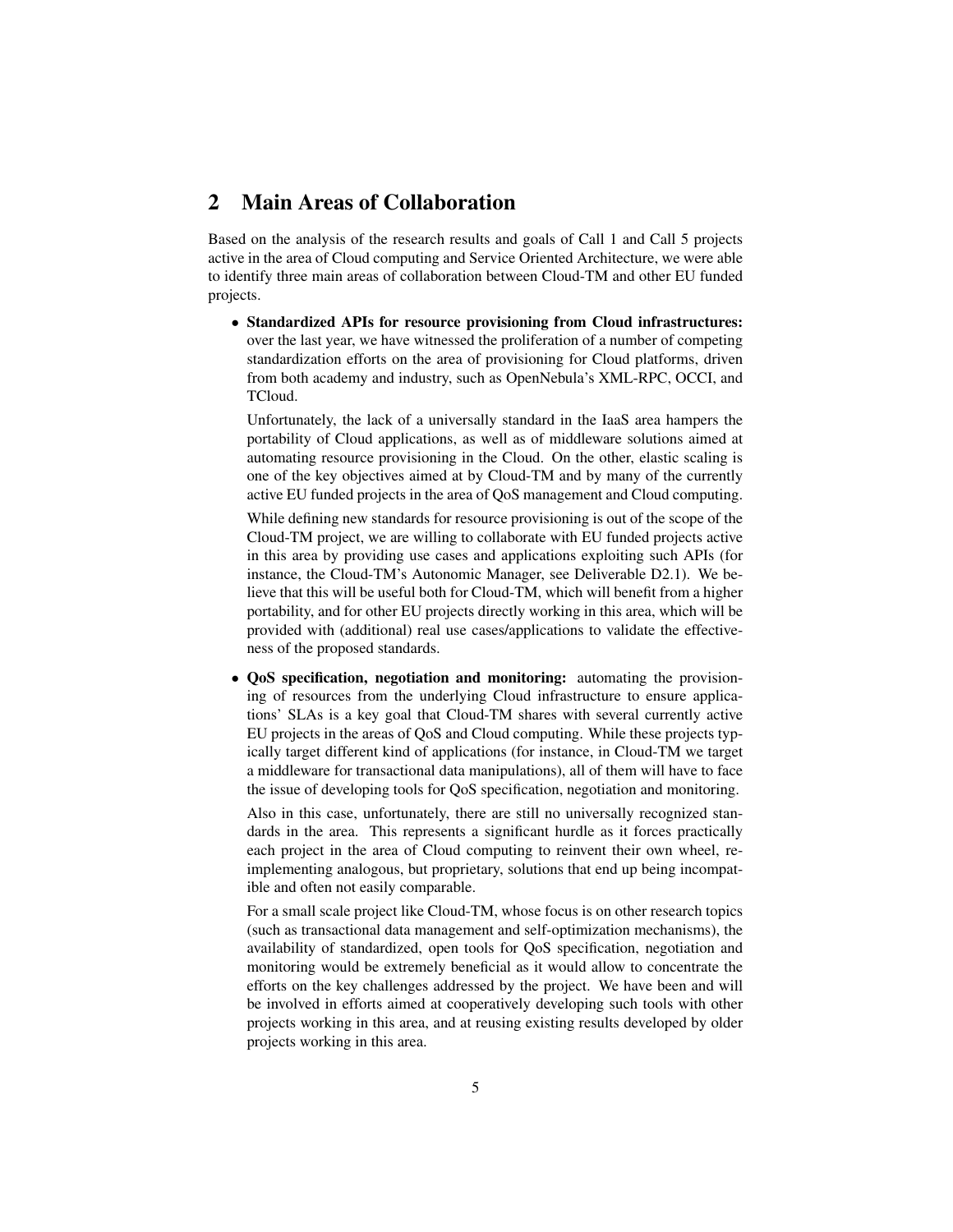• Storage and data management platforms for the Cloud: several Call 5 projects (e.g. Contrail, Vision Cloud, TClouds) focus on the issue of developing innovative storage solutions for the Cloud, addressing problems such as data security and Cloud providers federation. While these research directions do not represent the main focus of the Cloud-TM project, an important issue that we intend to address is related to how to integrate the Cloud-TM transactional data platform with heterogeneous Cloud storage platforms. Our approach will be based on a modular, plug-in based architecture whose goal is to minimize the cost of porting the Cloud-TM middleware to persist its state on top of heterogeneous storage platforms.

We will be therefore closely monitoring the advances of EU projects in the area, making available our data platform's use cases and pilot applications. We will also evaluate the possibility of developing plug-ins to integrate the Cloud-TM data platform with innovative storage solutions developed by any of these projects providing features of particular relevance for our project.

### 3 Participation to Collaboration/Networking Events

During the first reporting period Cloud-TM had representatives involved in three main open events aimed at fostering collaboration/networking among EU projects.

- The Collaboration Meeting held in Bruxelles on the 19th and 20th of October 2010, which brought together representatives of nearly all projects in the IoS area from Call 1 and Call 5.
- The Euro-TM Cost Action 1st plenary meeting held in Paris, on May 19-20 2011, which brought together representatives from a number of EU funded projects active in the area of transactional memories (such as Velox) and programming paradigms for parallel computing (such as Teraflux).
- The 2nd Workshop on Services (WoSS), held in Timisoara, Romania, on the 6-9 of June 2010, which brought together representatives of a large majority of projects on Cloud Computing from Call 5, as well as a number of representatives of companies and universities from new member states.

These events served to exchange preliminary research results, identify and catalyse collaboration opportunities that were then pursued via face-to-face meetings, email exchanges and conference calls.

## 4 Participation to IoS Working Groups

The Cloud-TM project is currently collaborating in the following three IoS working groups:

• Virtualized Service Platforms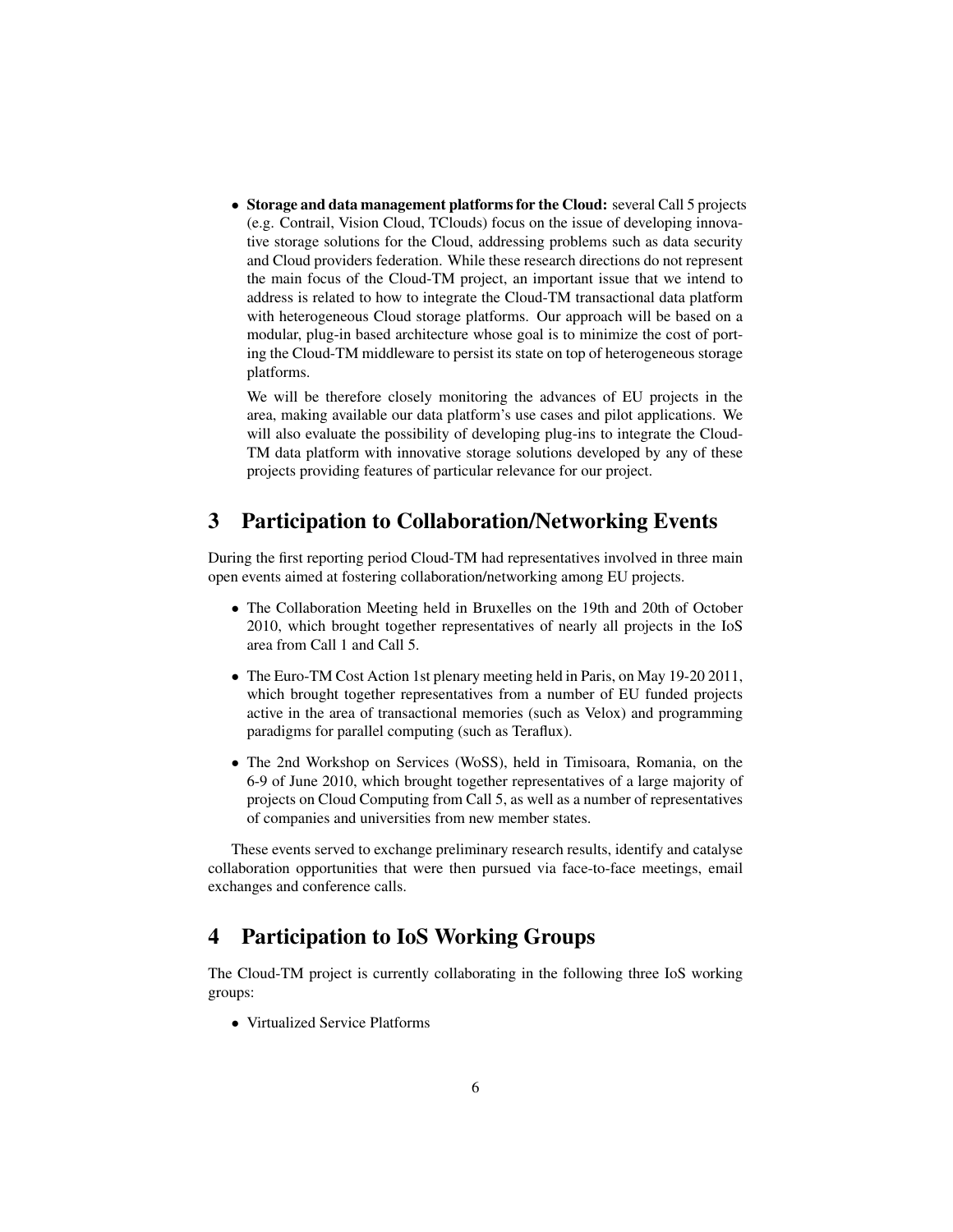- Quality of Service & Service Level Agreements
- Service Engineering

Up to date, Cloud-TM has participated to all the initiatives (e.g. teleconferences, mailing list-based discussions) organized by these WPs, which served as useful means to identify collaboration opportunities and establish links among projects.

An interesting initiative organized by the Virtualized Service Platforms WG, and to which Cloud-TM is actively participating, is the preparation of a publication collecting joint use cases highlighting the use of a virtualized service platform, as well as a gap analysis based on today's technologies. These use cases will be submitted to S-CUBE and to an international conference. The planned deadline for contributions is the 15th of July 2011.

## 5 Specific Collaboration Activities with Call 1/Call 5 **Projects**

We now report on the performed collaboration activities carried out with Call 1 and Call 5 EU projects, grouping them according to the thematic areas identified in Section 2.

#### 5.1 Standardized APIs for resource provisioning from Cloud infrastructures

In this area, discussions were activated with representatives of a number of FP7 projects on Cloud, including TClouds, Reservoir, Optimis, Contrail and mOSAIC. The point is that, at current stage, there is not yet unanimous consensus on a universally accepted standard in the area of provisioning from IaaS providers. In fact, many projects had a very hard time even in reaching an internal agreement on the reference IaaS APIs to be chosen. Trying to reach an inter-project agreement on this did not seem therefore a realistic goal.

In Cloud-TM, it was ultimately taken the choice to use openNebula as reference API, namely the reference IaaS solution output by the RESERVOIR Call 1 project, while adopting the  $\delta$ -cloud abstraction layer (at current date an Apache foundation incubator project) to avoid locking-in to this specific API.

Further, a face-to-face meeting was organized in Rome, hosted by CINI, on the 20 of April 2011 between representatives of Cloud-TM (namely, Dr. Paolo Romano, Prof. Bruno Ciciani, Pierangelo Di Sanzo and Roberto Palmieri) and mOSAIC (namely, Prof. Beniamino Di Martino, Massimiliano Rak and Massimo Ficco). One of the possible collaboration opportunities identified during this meeting consists in letting Cloud-TM use the abstraction layer that mOSAIC will build to hide the heterogeneity of current IaaS providers' APIs.

This seems in principle relatively easy to do, given that in Cloud-TM we are already planning to use an abstraction layer ( $\delta$ -cloud) that will use a REST-based API similar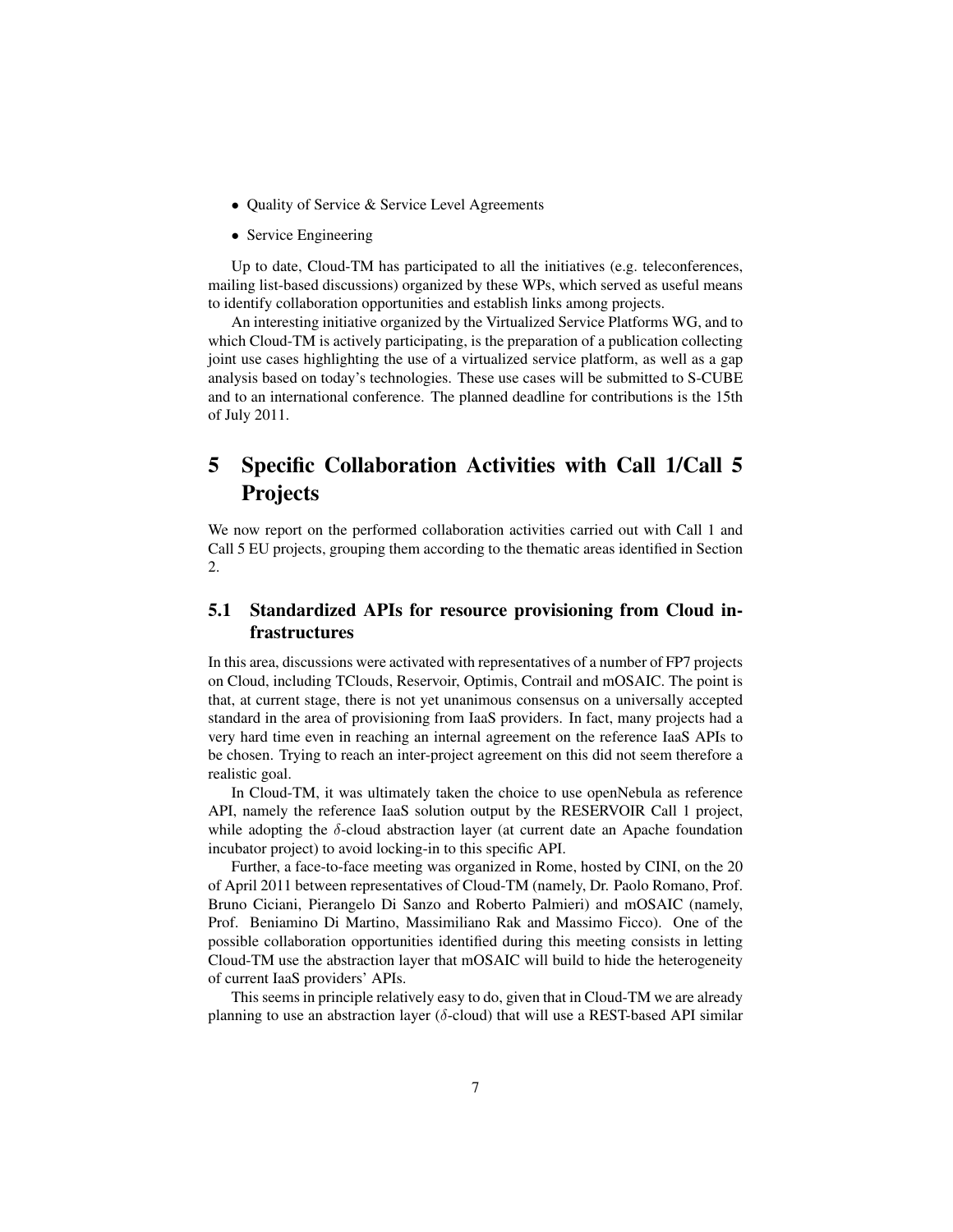in spirit to that planned by mOSAIC. We plan to have a proof of concept implementation of this integration by month 28 of Cloud-TM, when mOSAIC APIs should have reached a sufficient maturity and stability.

#### 5.2 QoS specification, negotiation and monitoring

On this front, in addition to taking actively part to the "Quality of Service & Service Level Agreement Working Group", we have activated collaborations with the following projects.

- SLA@SOI, whose deliverables describing the SLA establishment and management process have been studied and analysed.
- SMARTLM, whose JAVA based implementation of WS-Agreement has been chosen as reference implementation for our project.
- mOSAIC, in particular with Prof. Di Martino and Prof. Rak (from the 2nd University of Naples, Italy), with whom it has been decided to meet, during the second year of the project (in a date to be still defined), to discuss a common framework for mechanisms for specifying application-dependant QoS/cost requirements.
- Optimis, in particular with Prof. Johan Tordsonn (from the Umea University, Sweden), with whom we have discussed possible collaborations aimed at integrating the work done so far on self-tuning replication schemes (in WP3 of Cloud-TM) with the control-theory based provisioning mechanisms that his group has been developing in the context of the Optimis project. We have scheduled a meeting in Lisbon during the third week of September.

#### 5.3 Storage and data management platforms for the Cloud

The design of our platform relies on a modular plug-in based architecture that allows using a number of heterogeneous storage platforms. It appears therefore relatively easy to develop additional plug-ins allowing interoperability with the storage platforms that are going to be developed by several of the Call 5 projects in the area of Cloud computing.

Of course, due to resource constraints, it is not realistic to conceive to develop plugins for all of them. Another concern (and possible roadblock) is related to the fact that most of the projects that aim at developing innovative storage solutions for the Cloud are expected to deliver stable prototype relatively late, considering that Cloud-TM has started earlier than most of these projects.

On the other hand, after having consulted representatives of several projects, it has been decided to investigate the possibility to develop a plug-in to interface the Cloud-TM platform with the dependable storage system that is being developed in TClouds, for which a preliminary prototype has been already presented in the EuroSys 2011 symposium. The fact that two research units (INESC-ID and University of Lisbon) involved in the Cloud-TM and TClouds projects are lboth ocated in Lisbon is in fact